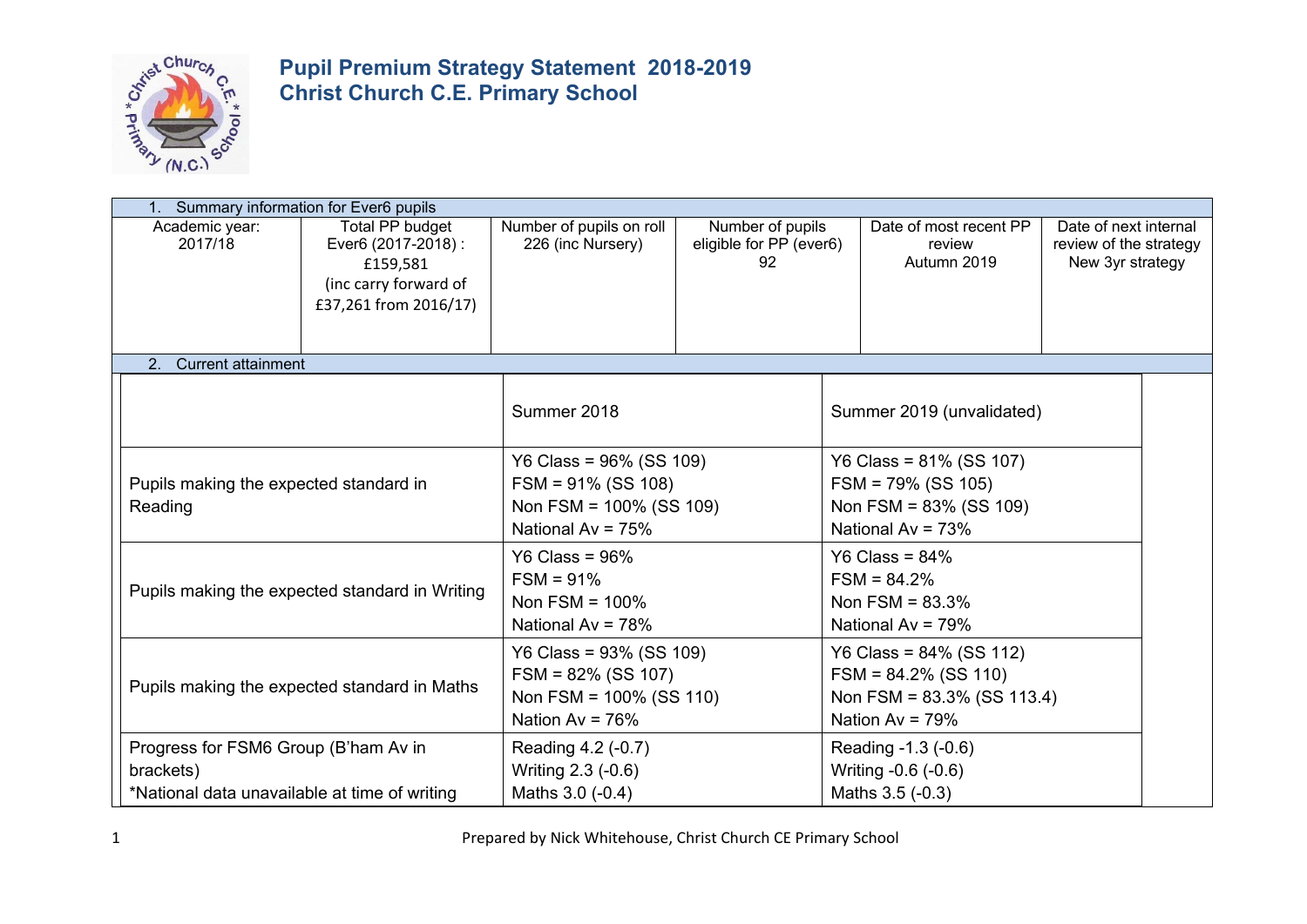

Gaps from end of last academic year are as follows:

|    | Rec | Y1     | Y2  | Y3  | Y4       | Y5     | Y6     |
|----|-----|--------|-----|-----|----------|--------|--------|
| м  | 20% | $-3\%$ | 25% | 19% | -16%     | -20%   | -20%   |
| R. | 13% | -15%   | 13% |     | 13% -27% | -4%    | $-13%$ |
| W  | 23% | -11%   | 17% | 4%  | 2%       | $-20%$ | $-20%$ |

Below is a table of gaps from the end of the Autumn term:

|   | <b>Nurserv</b> | Rec    | $\vee$ | vゥ     | Y3    | Y4     | Y5     | Υ6     |
|---|----------------|--------|--------|--------|-------|--------|--------|--------|
| м | -4%            | 4%     | +3%    | $-2%$  | $+4%$ | -25%   | $-34%$ | $-31%$ |
| R | +6%            | $+26%$ | -25%   | $-10%$ | +4%   | -40%   | -30%   | -17%   |
| W | -8%            | +17%   | 7%     | +6%    | $+9%$ | $-25%$ | $-30%$ | $-24%$ |

Below is a table of gaps from the Spring term:

|         | <b>Nursery</b> | Reception | Year 1 | Year 2 | Year 3 | Year 4 | Year 5 | Year 6 |
|---------|----------------|-----------|--------|--------|--------|--------|--------|--------|
| Maths   | -5%            | -5%       | $-7%$  | 0%     | 1%     | $-30%$ | $-26%$ | $-11%$ |
| Reading | 6%             | 18%       | $-32%$ | 4%     | $-9%$  | -40%   | $-26%$ | $-11%$ |
| Writing | 19%            | 14%       | $-15%$ | 0%     | $-9%$  | $-40%$ | $-17%$ | $-11%$ |
|         |                |           |        |        |        |        |        |        |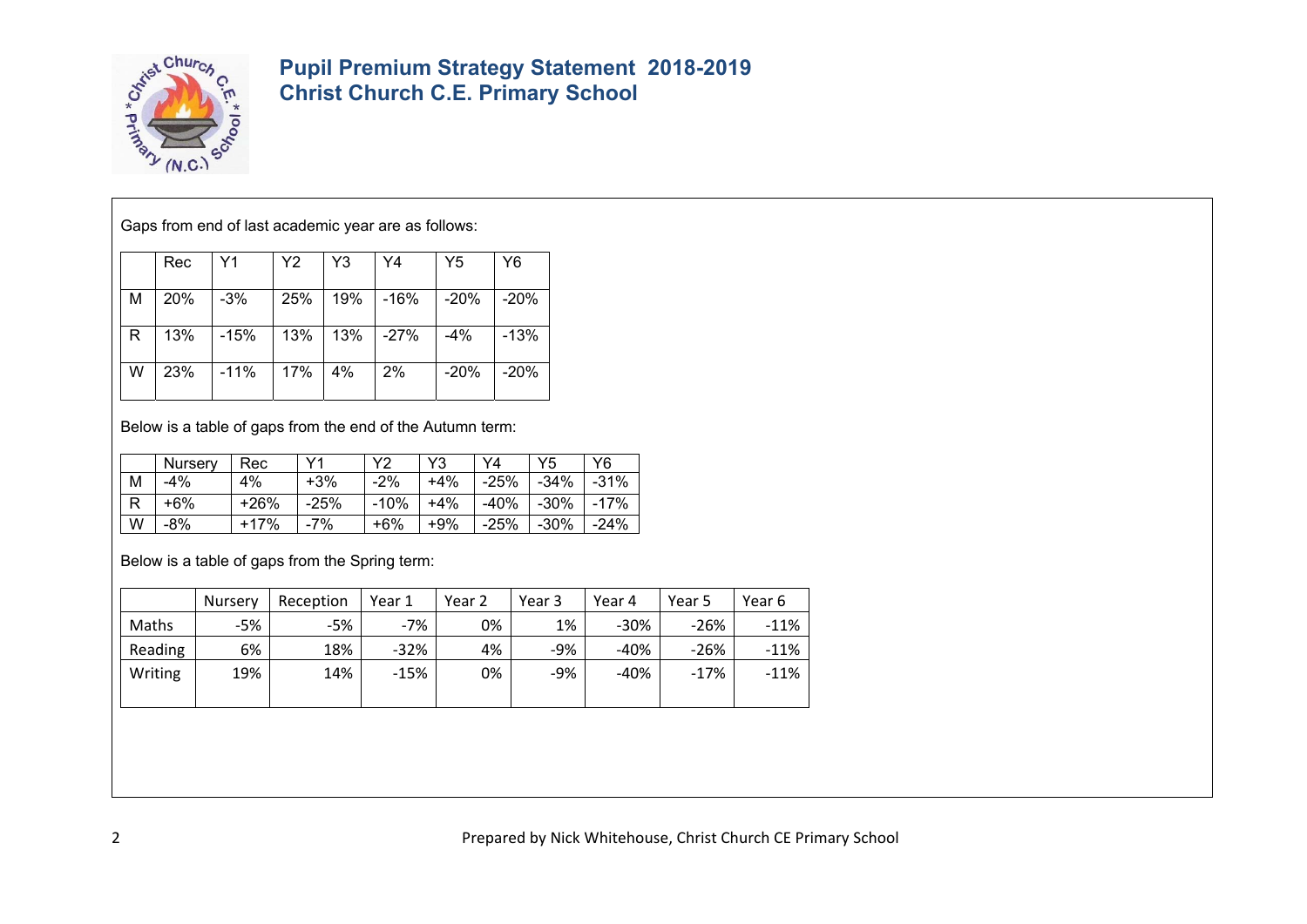

Below is a table of gaps from the Summer Term:

|         | Nursery | Reception  | Year 1 | Year 2    | Year 3 | Year 4 | Year 5 | Year 6 |
|---------|---------|------------|--------|-----------|--------|--------|--------|--------|
| Maths   | 21.00%  | 14.00%     | 7.93%  | 3.33%     | -6.70% | 22.01% | 16.74% | 20.42% |
| Reading | 28.57%  | $-13.63\%$ | 19.04% | $-0.83\%$ | 11.48% | 36.36% | 16.74% | 13.75% |
| Writing | 21.42%  | $-27.27\%$ | 19.04% | $-0.83\%$ | 11.48% | 27.27% | 16.74% | 14.17% |

3. Barriers to future attainment (for pupils for PP)

- Historically at Christ Church, pupils with PP have had to make gains in order to meet the national expectations. The pupils now in all year groups have a different prior attainment. The challenge is no longer ensuring that just the national expectation is achieved alone, but an ever higher greater depth expectation also exists.
- The transition between KS1 and 2, has historically provided a challenge for PP children, from which the children recover by the end of KS2.
- An increasing number of Pupil Premium pupils are newly arrived with very little English.
- Boys underperform girls in KS1 and EYFS and catch girls up and overtake them in Y6.
- Maintaining standards with fewer staff.

*Our class teachers prepare and manage 'Vulnerable Pupil Action Plans' which detail the barriers for individual pupils. The needs of these pupils and their interventions are discussed and planned at termly pupil progress meetings.* 

#### 4. External Barriers

Staff have identified, that at times parental engagement could be improved, with particular reference to reading homework.

For many families English is an additional language and as a result, they find helping with school work at home difficult.

| Outcomes:                                                         |                                                                             |
|-------------------------------------------------------------------|-----------------------------------------------------------------------------|
| Desired outcomes                                                  | Success Criteria                                                            |
| End of Key Stage FFT Aspire Pupil Premium predictions are met for | Moderation and monitoring identifies greater depth in selected pupil's work |
| Pupil Premium children, especially at Greater Depth.              |                                                                             |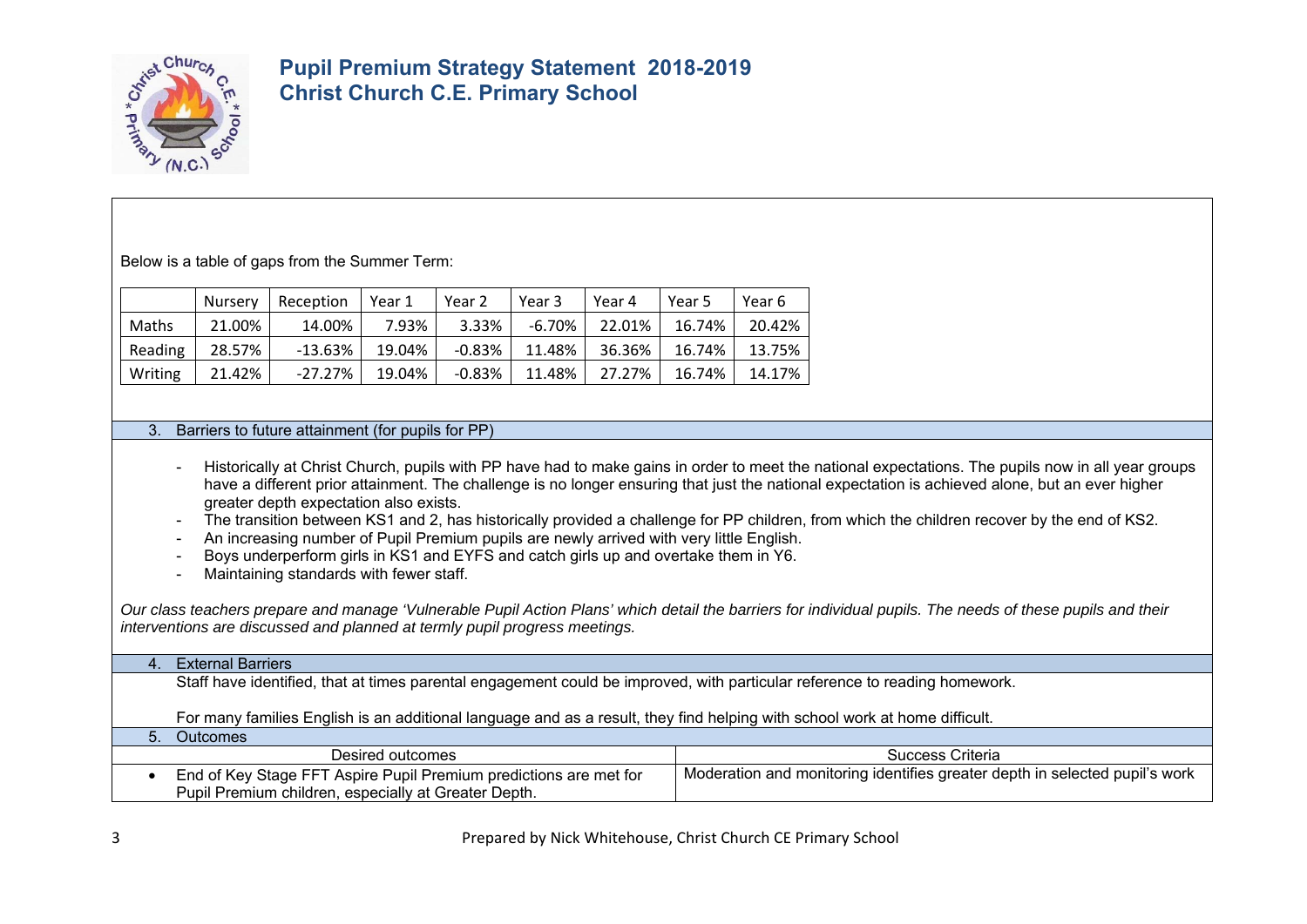

| All children to make at least expected progress in English and Maths<br>$\bullet$<br>Identified children, especially boys, make accelerated progress in Year<br>3                                                                                                                                                                                                                                     |                            |                                                                                                                                                                                                                      | Staff have a deep pedagogical knowledge as to how to develop and<br>deepen children's learning<br>KS1 and KS2 outcomes close the gap with Birmingham and national<br>averages.<br>Ensure staff have the subject knowledge to teach English and Maths<br>effectively<br>Pupil Progress meetings identify underperformance and appropriate<br>remedial strategies.<br>The gap between the attainment of boys and girls is reduced. |                   |                                         |  |
|-------------------------------------------------------------------------------------------------------------------------------------------------------------------------------------------------------------------------------------------------------------------------------------------------------------------------------------------------------------------------------------------------------|----------------------------|----------------------------------------------------------------------------------------------------------------------------------------------------------------------------------------------------------------------|----------------------------------------------------------------------------------------------------------------------------------------------------------------------------------------------------------------------------------------------------------------------------------------------------------------------------------------------------------------------------------------------------------------------------------|-------------------|-----------------------------------------|--|
| SEND FSM6 pupils make accelerated progress towards the attainment<br>$\bullet$<br>of their non SEND peers                                                                                                                                                                                                                                                                                             |                            |                                                                                                                                                                                                                      | VPAPs show a personalised provision for those not yet performing on track.<br>SENCO accesses extra pupil premium funding to help close gap<br>Work and evidence of the targeted children reflects national expectations<br>and this is evident in pupil progress and moderation meetings.                                                                                                                                        |                   |                                         |  |
| Children in KS1 and 2 have a wider vocabulary and range of<br>$\bullet$<br>experiences<br>Enrich pupil experiences to impact on quality of English, Maths and<br>problem solving                                                                                                                                                                                                                      |                            | PP children have a rich exposure to high level vocabulary and high quality<br>enriching experiences<br>Following exposure to vocab and experiences, staff follow up to ensure it<br>has an impact on children's work |                                                                                                                                                                                                                                                                                                                                                                                                                                  |                   |                                         |  |
| <b>Planned Expenditure</b><br>6.                                                                                                                                                                                                                                                                                                                                                                      |                            |                                                                                                                                                                                                                      |                                                                                                                                                                                                                                                                                                                                                                                                                                  |                   |                                         |  |
| Academic Year: 2018/19                                                                                                                                                                                                                                                                                                                                                                                |                            |                                                                                                                                                                                                                      |                                                                                                                                                                                                                                                                                                                                                                                                                                  |                   |                                         |  |
| <b>Action Plan</b>                                                                                                                                                                                                                                                                                                                                                                                    |                            |                                                                                                                                                                                                                      |                                                                                                                                                                                                                                                                                                                                                                                                                                  |                   |                                         |  |
| Desired outcome                                                                                                                                                                                                                                                                                                                                                                                       | Chosen action<br>/approach | What is the evidence and rationale<br>for this choice                                                                                                                                                                | How will you ensure it is<br>implemented well?                                                                                                                                                                                                                                                                                                                                                                                   | <b>Staff Lead</b> | When will you review<br>implementation? |  |
|                                                                                                                                                                                                                                                                                                                                                                                                       |                            | <b>QUALITY OF TEACHING FOR ALL</b>                                                                                                                                                                                   |                                                                                                                                                                                                                                                                                                                                                                                                                                  |                   |                                         |  |
| <b>Quality first</b><br>End of Key Stage FFT<br>Our current management of extra<br>Aspire Pupil Premium<br>teaching, with high<br>staffing has led to outstanding<br>predictions are met for<br>staffing ratio.<br>outcomes for FSM6 pupils.<br><b>Pupil Premium</b><br>children.<br>Staff and teachers<br>EEF toolkit states that tuition can<br>held to account<br>add an extra 4-5 months progress |                            | Pupil progress meetings<br>will ensure the progress of<br>pupils is forensically<br>measured and those not<br>performing are provided<br>with intervention                                                           | <b>DHT</b>                                                                                                                                                                                                                                                                                                                                                                                                                       | Termly            |                                         |  |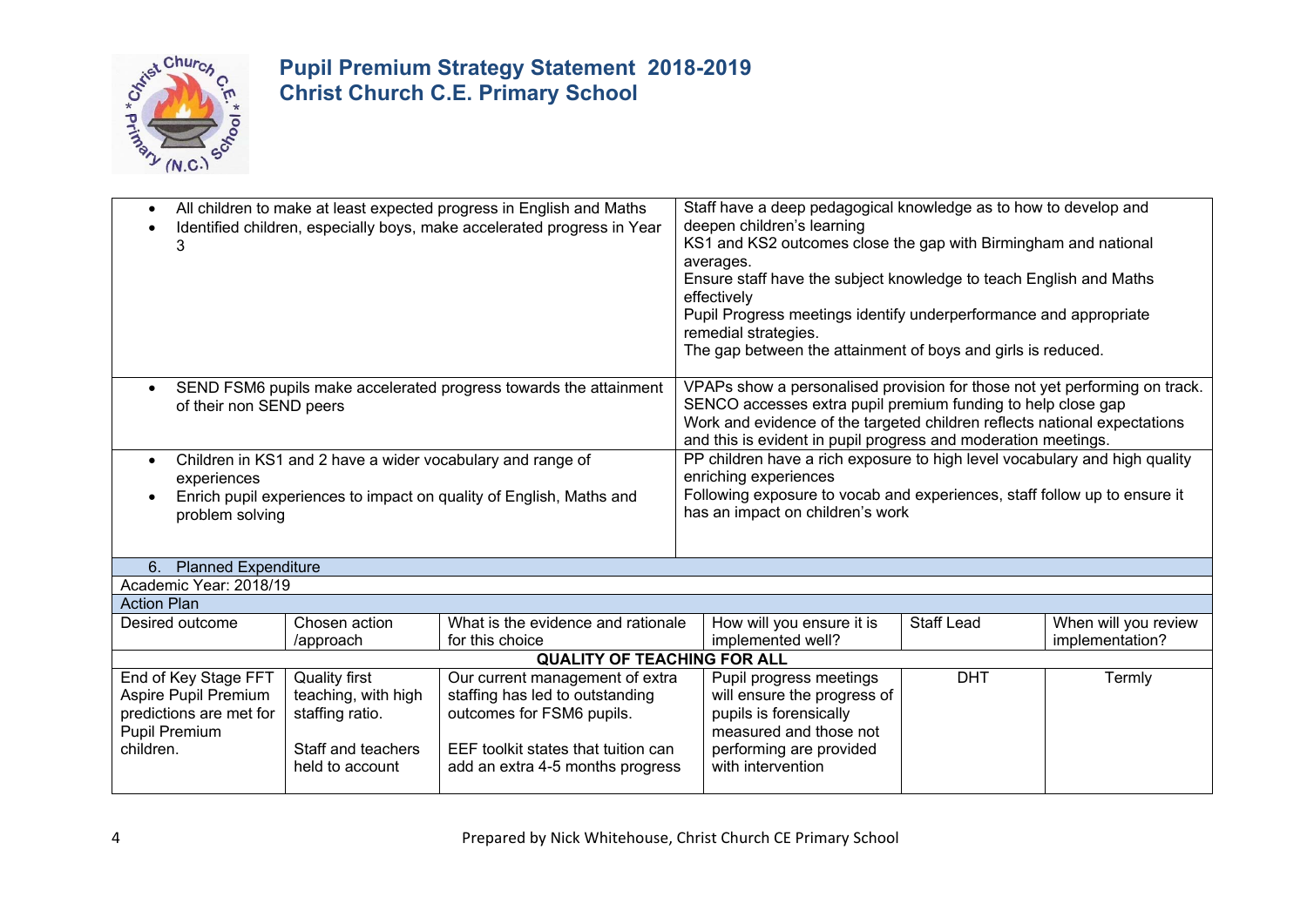

| All children to make at<br>least expected<br>progress in English<br>and Maths<br>Selected children<br>make accelerated<br>progress in Year 3,<br>especially boys | <b>Outcomes</b><br>formulate major<br>element of<br>Performance<br>Management<br>Targets for<br>teachers<br>Whole school work<br>review of feedback<br>and marking<br>CPD on gender<br>progress                                         | Work on collaboration and marking<br>and feedback has the potential to<br>enhance progress by 8-10 months           |                                                                                          |                            |                                                                  |
|------------------------------------------------------------------------------------------------------------------------------------------------------------------|-----------------------------------------------------------------------------------------------------------------------------------------------------------------------------------------------------------------------------------------|---------------------------------------------------------------------------------------------------------------------|------------------------------------------------------------------------------------------|----------------------------|------------------------------------------------------------------|
|                                                                                                                                                                  |                                                                                                                                                                                                                                         |                                                                                                                     |                                                                                          |                            |                                                                  |
|                                                                                                                                                                  |                                                                                                                                                                                                                                         |                                                                                                                     |                                                                                          | <b>TOTAL BUDGETED COST</b> | Unknown until total<br>PP figure released to<br>us in March 2019 |
|                                                                                                                                                                  |                                                                                                                                                                                                                                         | <b>TARGETED SUPPORT</b>                                                                                             |                                                                                          |                            |                                                                  |
| <b>SEND FSM6 pupils</b><br>make accelerated<br>progress towards the<br>attainment of their non<br><b>SEND</b> peers                                              | <b>SENCO liaises with</b><br>TAs and class<br>teachers to ensure<br>that extra support is<br>required in line with<br>requirements on<br>their vulnerable<br>pupil action plan<br>SENCO can<br>describe progress<br>of SEN PP children, | Appropriately planned intervention<br>in small groups and one to one can<br>show increased progress of 5+<br>months | Pupil progress meetings<br>and monitoring<br>SLT monitor SENCO via<br>strategy meetings. | <b>SENCO</b>               | Termly                                                           |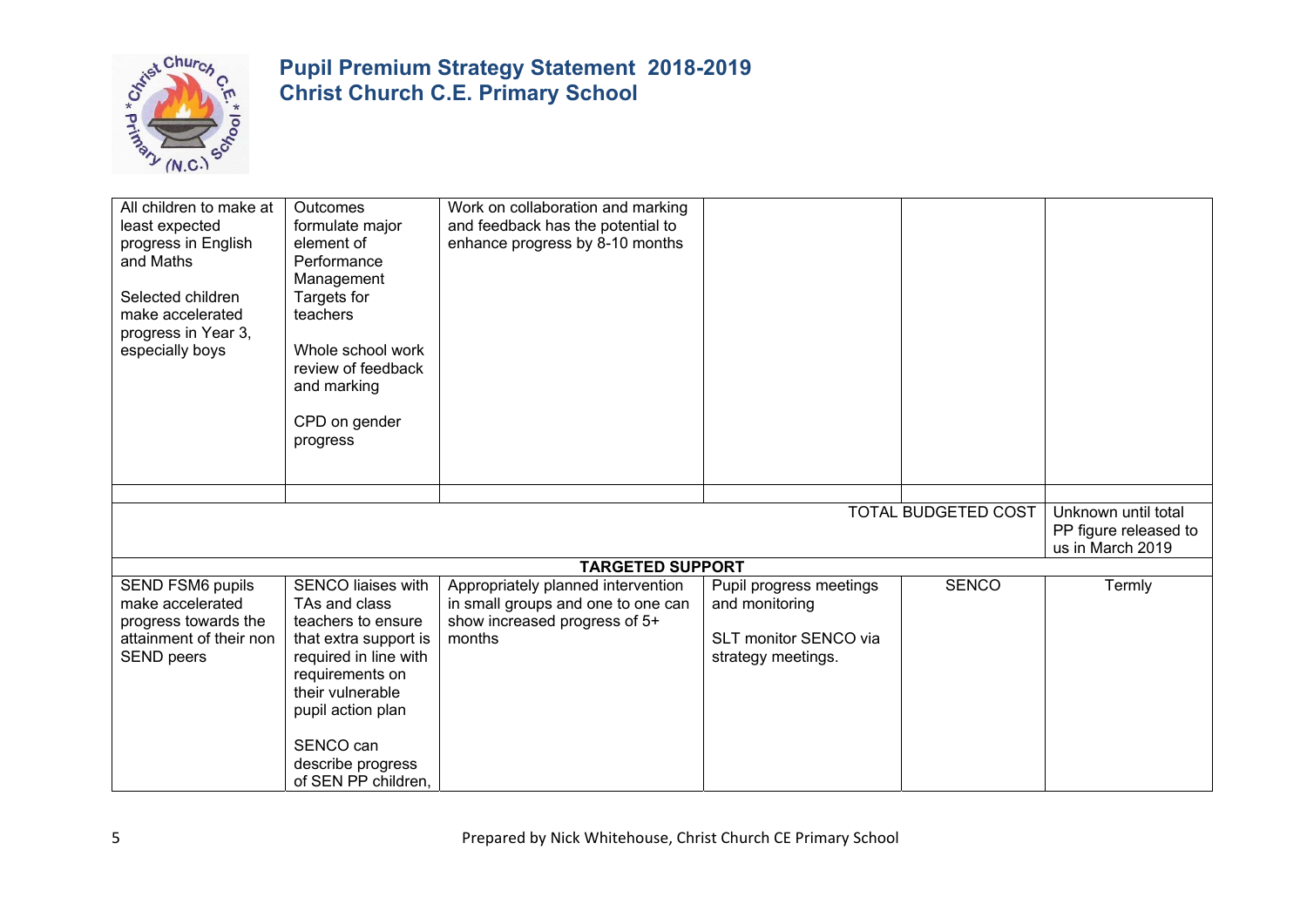

|                        | compared to non       |                                    |                            |                            |                       |
|------------------------|-----------------------|------------------------------------|----------------------------|----------------------------|-----------------------|
|                        | SEN PP children.      |                                    |                            |                            |                       |
|                        |                       |                                    |                            |                            |                       |
|                        | Where additional      |                                    |                            |                            |                       |
|                        | resources can be      |                                    |                            |                            |                       |
|                        | purchased and can     |                                    |                            |                            |                       |
|                        | show impact, they     |                                    |                            |                            |                       |
|                        | will be provided      |                                    |                            |                            |                       |
|                        | Continue CPD for      |                                    |                            |                            |                       |
|                        | TAs and teachers      |                                    |                            |                            |                       |
|                        | to provide SEN with   |                                    |                            |                            |                       |
|                        | activities that meet  |                                    |                            |                            |                       |
|                        | their needs           |                                    |                            |                            |                       |
|                        |                       |                                    |                            | <b>TOTAL BUDGETED COST</b> | Unknown until total   |
|                        |                       |                                    |                            |                            | PP figure released to |
|                        |                       |                                    |                            |                            | us in March 2019      |
|                        |                       | <b>OTHER APPROACHES</b>            |                            |                            |                       |
| Children in KS1 and 2  | Resources that        | The children require experiences   | Learning walks, book       | DHT/core co-               | Termly                |
| have a wider           | support language      | and comprehension abilities in     | scrutiny                   | ordinators                 |                       |
| vocabulary and range   | acquisition are       | order to reason in Maths and write |                            |                            |                       |
| of experiences         | purchased.            | extended pieces in English         |                            |                            |                       |
|                        |                       |                                    |                            |                            |                       |
| Enrich pupil           | CPD is provided to    |                                    |                            |                            |                       |
| experiences to impact  | help ensure           |                                    |                            |                            |                       |
| on quality of English, | investment has a      |                                    |                            |                            |                       |
| Maths and problem      | tangible impact in    |                                    |                            |                            |                       |
| solving                | pupil written work.   |                                    |                            |                            |                       |
| To improve             | <b>Breakfast Club</b> | Without breakfast club, some       | Office Manager and HT      | Office Manager             | Ongoing               |
| attendance and         |                       | vulnerable families would attend   | analyse attendance         |                            |                       |
| punctuality            |                       | less well.                         | figures and act swiftly to |                            |                       |
| To improve             |                       |                                    | engage with poor           |                            |                       |
| concentration in       |                       |                                    | attendees.                 |                            |                       |
| morning lessons        |                       |                                    |                            |                            |                       |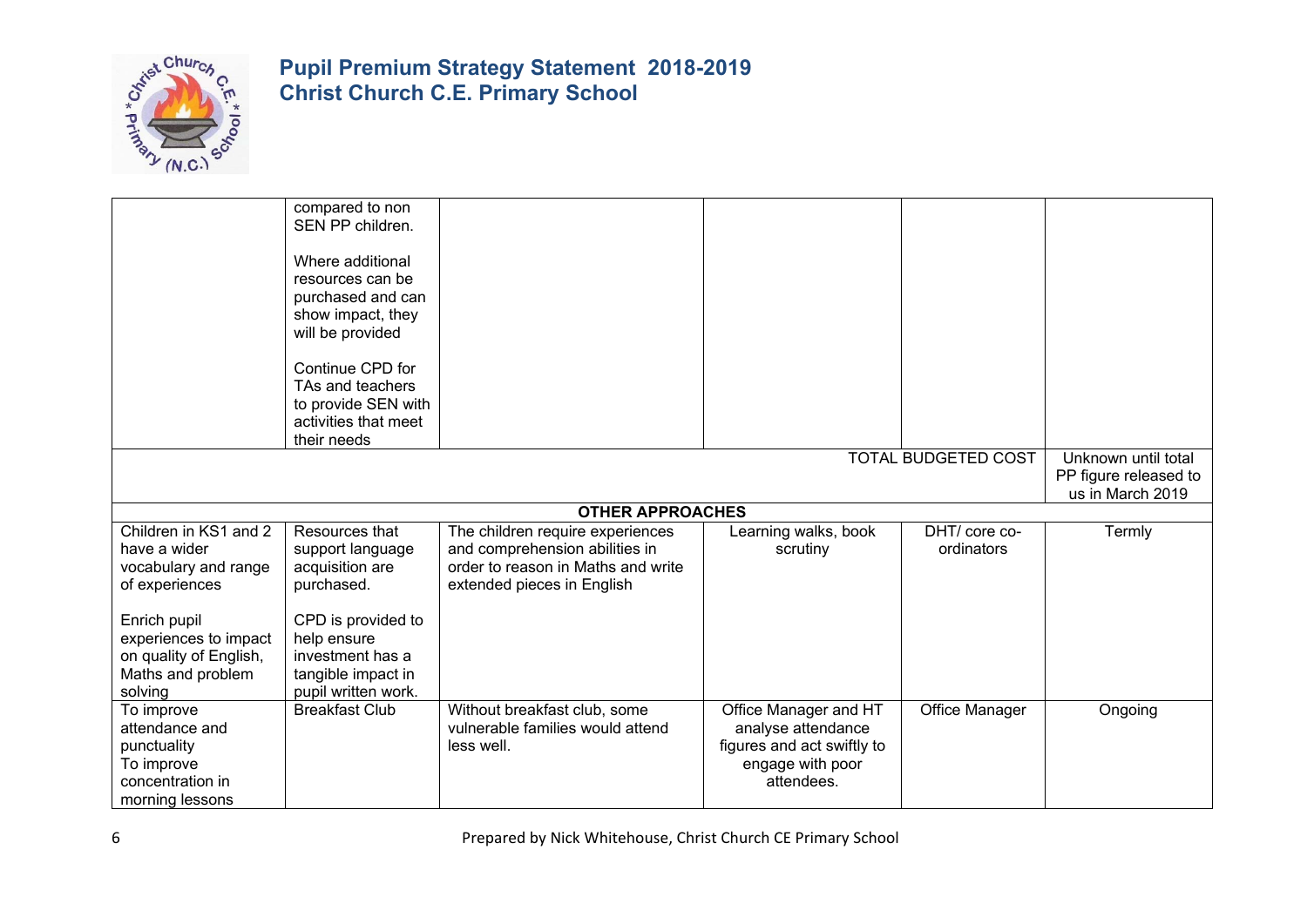

|                                                                                                                                                                                                                                   |                                                                                                                                                                                                                                                                                                 |                                                                                                                                                                                                                    | <b>TOTAL BUDGETED COST</b>                                                                                   | Unknown until total<br>PP figure released to<br>us in March 2019                                                                                                                                                                         |
|-----------------------------------------------------------------------------------------------------------------------------------------------------------------------------------------------------------------------------------|-------------------------------------------------------------------------------------------------------------------------------------------------------------------------------------------------------------------------------------------------------------------------------------------------|--------------------------------------------------------------------------------------------------------------------------------------------------------------------------------------------------------------------|--------------------------------------------------------------------------------------------------------------|------------------------------------------------------------------------------------------------------------------------------------------------------------------------------------------------------------------------------------------|
| 7. Review of expenditure -                                                                                                                                                                                                        |                                                                                                                                                                                                                                                                                                 |                                                                                                                                                                                                                    |                                                                                                              |                                                                                                                                                                                                                                          |
| Previous academic Year 2017/18                                                                                                                                                                                                    |                                                                                                                                                                                                                                                                                                 |                                                                                                                                                                                                                    |                                                                                                              |                                                                                                                                                                                                                                          |
| <b>Desired outcome</b>                                                                                                                                                                                                            | <b>Chosen</b><br>action/approach                                                                                                                                                                                                                                                                | <b>Estimated impact</b>                                                                                                                                                                                            | <b>Lessons learned</b>                                                                                       | Cost                                                                                                                                                                                                                                     |
|                                                                                                                                                                                                                                   |                                                                                                                                                                                                                                                                                                 | <b>QUALITY OF TEACHING FOR ALL</b>                                                                                                                                                                                 |                                                                                                              |                                                                                                                                                                                                                                          |
| Increasing the proportion of<br>PP children who achieve a<br>greater level of depth in<br>Reading, Writing and Maths,<br>especially in Year 2 and 6<br>All children to make at least<br>expected progress in English<br>and Maths | Quality first teaching, with<br>high staffing ratio.<br>Staff and teachers held to<br>account<br>Outcome formulates major<br>element of Performance                                                                                                                                             | PP chn in Y6 closed gap on<br>national 'other' group in<br>Reading, Writing and Maths.<br>83% of Pupil Premium<br>children passed the Year 1<br>phonics screening test.<br>There is no gap with non PP             | Use SLT to support phonics.<br>Use of strategy meetings<br>crucial to support teaching<br>and target setting | Staffing - £110,827 (inc<br>booster teacher, TAs (inc<br>Y2), Learning Mentor<br>support), Breakfast Club<br>Staff)<br>Resources - £6017                                                                                                 |
| Improvement of phonics<br>provision across Early Years<br>and Key Stage 1                                                                                                                                                         | Management Targets for<br>teachers<br>Whole school work on<br>feedback and marking as<br>well as collaborative learning<br>Streamed phonics across<br>KS1 and EYFS in afternoons,<br><b>SLT</b> involved<br>Phonics co-ordinator to<br>model best practice where<br>underperformance identified | In Key Stage 1,<br>disadvantaged pupils<br>performed better than non<br>disadvantaged and outstrip<br>the Birmingham average<br>Phonics outcomes now in<br>line with national picture with<br>no PP gap in school. |                                                                                                              | Services - £5471 (Speech<br>and language support,<br>reading interventions, online<br>IT systems,<br>Enrichment - £3046<br>(Breakfast Club, Educational<br>Visits and visitors to school)<br>Training - £360 (Services For<br>Education) |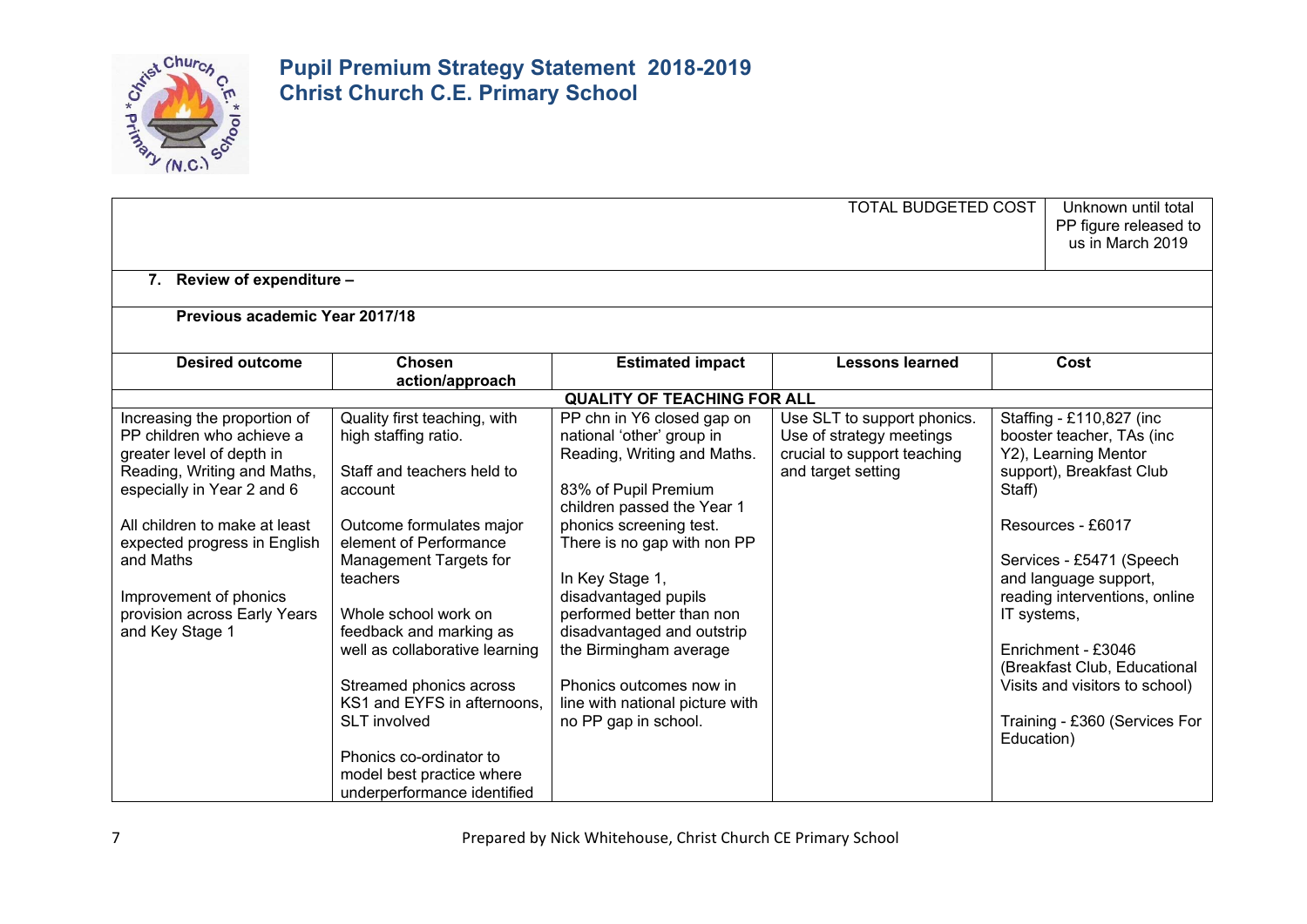

|                                                                                                    | Any additional resources are                                                                                                                                                                                                                                                                                                                                            |                                                                                                                                                                                                                                                                                                                                                                               |                                                                                                                                          |                                                                                                                                                                                                                                                                                                                                                                                      |
|----------------------------------------------------------------------------------------------------|-------------------------------------------------------------------------------------------------------------------------------------------------------------------------------------------------------------------------------------------------------------------------------------------------------------------------------------------------------------------------|-------------------------------------------------------------------------------------------------------------------------------------------------------------------------------------------------------------------------------------------------------------------------------------------------------------------------------------------------------------------------------|------------------------------------------------------------------------------------------------------------------------------------------|--------------------------------------------------------------------------------------------------------------------------------------------------------------------------------------------------------------------------------------------------------------------------------------------------------------------------------------------------------------------------------------|
|                                                                                                    | provided where necessary                                                                                                                                                                                                                                                                                                                                                |                                                                                                                                                                                                                                                                                                                                                                               |                                                                                                                                          |                                                                                                                                                                                                                                                                                                                                                                                      |
|                                                                                                    |                                                                                                                                                                                                                                                                                                                                                                         | <b>TARGETED SUPPORT</b>                                                                                                                                                                                                                                                                                                                                                       |                                                                                                                                          |                                                                                                                                                                                                                                                                                                                                                                                      |
| SEND FSM6 pupils make<br>accelerated progress<br>towards the attainment of<br>their non SEND peers | SENCO liaises with TAs and<br>class teachers to ensure that<br>extra support is required in<br>line with requirements on<br>their vulnerable pupil action<br>plan<br>Where additional resources<br>can be purchased and can<br>show impact, they will be<br>provided<br>Continue CPD for TAs and<br>teachers to provide SEN with<br>activities that meet their<br>needs | The progress of SEND pupils<br>at the end of KS2 was 4.7 for<br>Reading, 4.5 for Writing and<br>2.9 for Maths. The child with<br>an EHCP plan was PP and<br>made outstanding progress.<br>For SEND support only one<br>of the three pupils on PP got<br>EXS in Maths, whereas two<br>got EXS in Writing. All<br>achieved in Reading.<br>No SEND pupils achieved<br>EXS in KS1 | Learn successes of<br>interventions in upper key<br>stage two and relate these<br>successes to the rest of the<br>school especially KS1. | Staffing - £110,827 (inc<br>booster teacher, TAs (inc<br>Y2), Learning Mentor<br>support), Breakfast Club<br>Staff)<br>Resources - £6017<br>Services - £5471 (Speech<br>and language support,<br>reading interventions, online<br>IT systems,<br>Enrichment - £3046<br>(Breakfast Club, Educational<br>Visits and visitors to school)<br>Training - £360 (Services For<br>Education) |
|                                                                                                    |                                                                                                                                                                                                                                                                                                                                                                         |                                                                                                                                                                                                                                                                                                                                                                               |                                                                                                                                          |                                                                                                                                                                                                                                                                                                                                                                                      |
|                                                                                                    |                                                                                                                                                                                                                                                                                                                                                                         | <b>OTHER APPROACHES</b>                                                                                                                                                                                                                                                                                                                                                       |                                                                                                                                          |                                                                                                                                                                                                                                                                                                                                                                                      |
| Develop language in Early<br>Years through provision of<br>quality resources                       | Investment of resources to<br>develop a language rich<br>environment, both in early<br>years and across school                                                                                                                                                                                                                                                          | 100% of disadvantaged<br>pupils achieve 'expected' in<br>Communication and<br>language, compared to 86%<br>of other pupils.                                                                                                                                                                                                                                                   |                                                                                                                                          | Staffing - £110,827 (inc<br>booster teacher, TAs (inc<br>Y2), Learning Mentor<br>support), Breakfast Club<br>Staff)                                                                                                                                                                                                                                                                  |
| Children in KS1 and 2 have a<br>wider vocabulary and range<br>of experiences                       | Enrichment activities such as<br>visitors and visits are<br>subsidised                                                                                                                                                                                                                                                                                                  | Significant increases in<br>greater depth grades in KS1<br>and KS2, showing a deeper<br>awareness from pupils.                                                                                                                                                                                                                                                                | $\blacksquare$                                                                                                                           | Resources - £6017                                                                                                                                                                                                                                                                                                                                                                    |